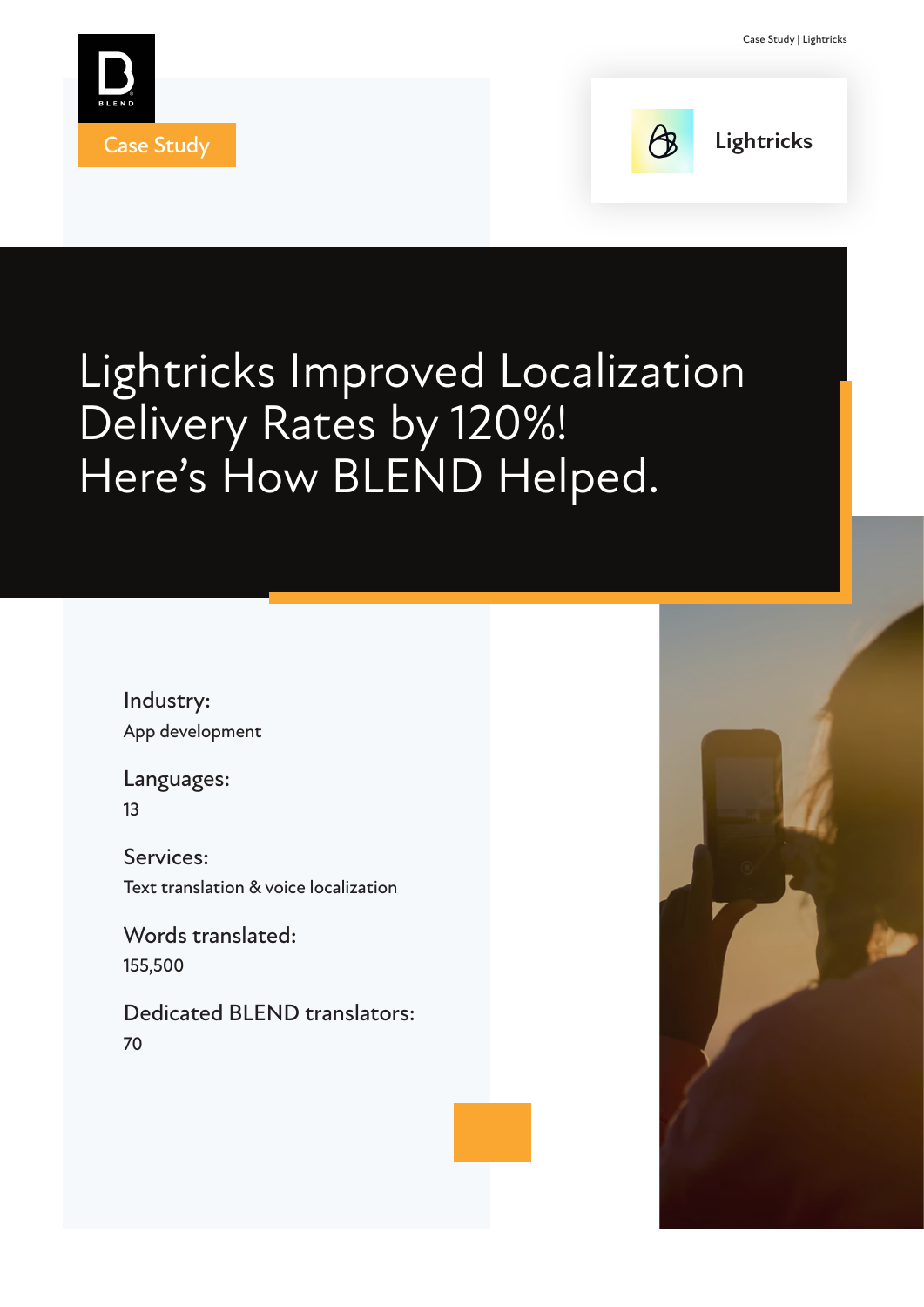#### **Executive Summary**

Lightricks is a pioneer in innovative technology that leads to breakthrough moments throughout the creation process. On a mission to push the limits of technology to reimagine the way creators express themselves, the company brings a unique blend of cutting-edge academic research and design to every user experience.

Lightricks began as a small company providing the apps in English only. But as the company's usership expanded to include users around the globe, the need for a professional localization process became vital to Lightricks international success.

Here's how BLEND helped Lightricks reduce their localization turnaround times from one week to two days, improve the quality of the company's translations, and take their global users' video experience up a notch.





#### **The Challenge: Manual Excel Files**

Lightricks' UX developers are constantly improving their apps' UX, rolling out new product features and functionalities. And with a current global audience of millions speaking 12 languages, including Portuguese, Chinese, French, and Russian, it's important that the apps be localized for an optimal and brand-consistent user experience, no matter the user's language.

In the early days of the app development company, language managers relied on the manual usage of translation Excel files and email to translate content for new app releases and version updates. But as Lightricks' apps continued to gain global popularity and the company began marketing in additional languages, the onceeffective manual localization process now proved to be tedious and unwieldy.

Translation SLA times increased thanks to the sheer number of Excel files and translators involved in localizing content for each new app update. Maintaining a globally consistent, on-brand user experience also proved to be increasingly challenging thanks to the apps' unique commands and terminology. Furthermore, ensuring term translation length matched the UX designers' mockups was leading to increased back and forth between the UX design team and individual language managers.

That's when Lightricks knew it was time for a better localization solution. After vetting a couple of LSPs, Lightricks chose BLEND: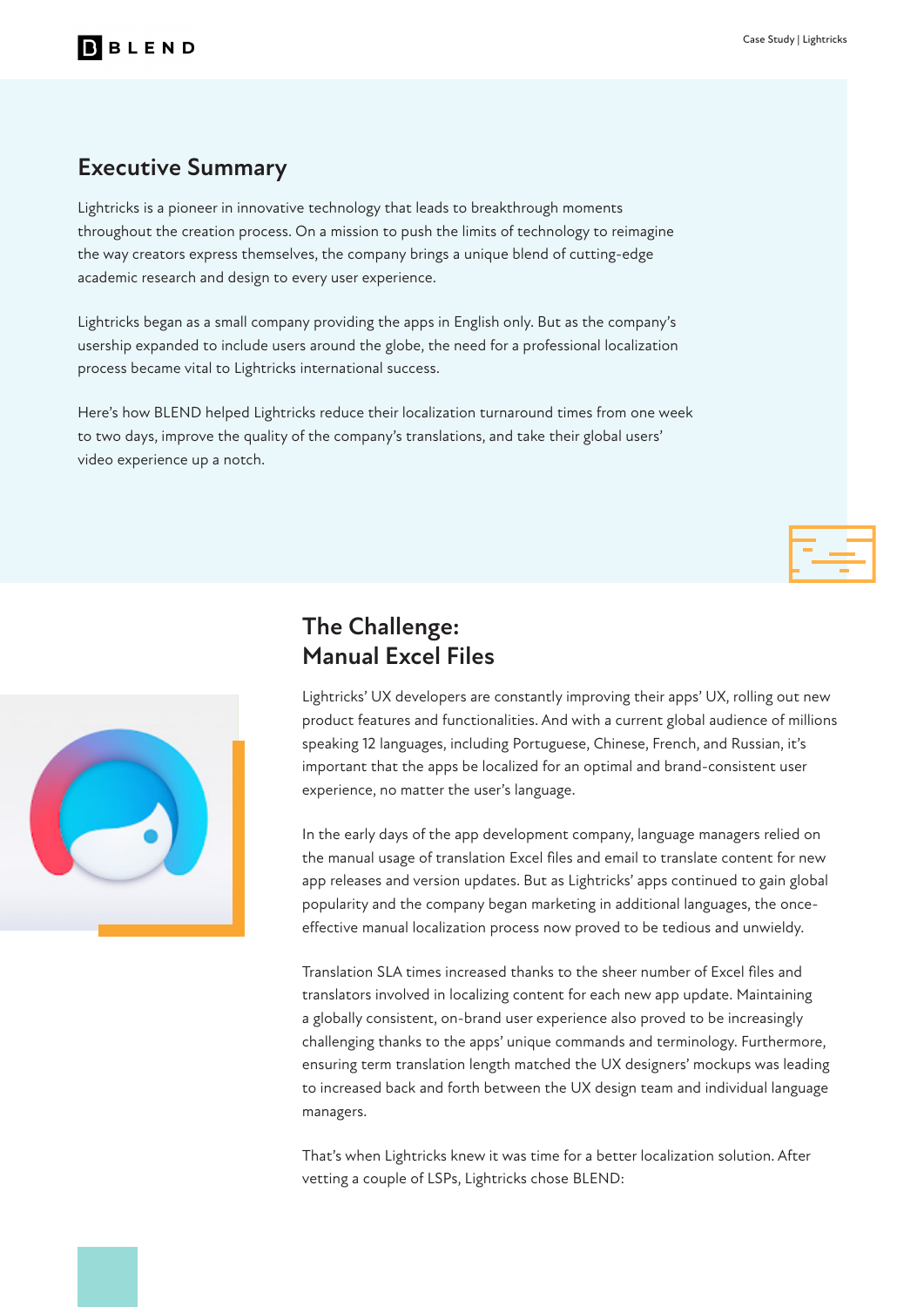



"The deciding factor for us was BLEND's personal service and 24/7 support. We love how direct all communication is...When questions arise, we directly email or call our Sales Representative, Ira Kamshov, or Account Manager, Emanuel Dumitrache, and they're always available to talk it over."

**Yoni Sudry** Localization Specialist



#### **The Process: CAT tool selection**

BLEND's dedicated account manager Emanuel Dumitrache set to work advising the Lightricks localization team on how they can automate their processes and improve the quality of their translations. The first order of business was choosing a CAT tool. That would eliminate the unwieldy files and much of the unnecessary back and forth.

After reviewing a few computer-assisted translation tools together, Lightricks opted for Smartling. Smartling's integration with GitHub, Lightricks' preferred development environment, makes it easy for the Lightricks UX team to update app user flows, buttons, and prompts in their native work environment, and then automatically import texts to Smartling for localization.

The BLEND translation team receives automatic notifications when this occurs and can immediately set to work translating the texts - no manual copy-pasting or work delays.

What's more, with Smartling, the Lightricks team can set character limits on the requested texts to ensure translation length is consistent with the allocated space designed for in the apps' latest mockups. These two changes alone drastically improved Lightricks' project SLAs, cutting them down from a week to one to three days tops!

## **Translating Together: An Integrated BLEND-Lightricks Team**

The next item BLEND and the Lightricks team focused on optimizing was the quality of the translations themselves. BLEND set to work creating a dedicated team of 70 Lightricks 'badged' translators, all vetted for their previous app translation experience and technical know-how.

A kickoff meeting was held between BLEND translators and the UX design team to provide a product walkthrough of all Lightricks apps and features. This really helped familiarize BLEND's translators with the Lightricks brand, desired user experience, tone of voice, and of course, the products themselves.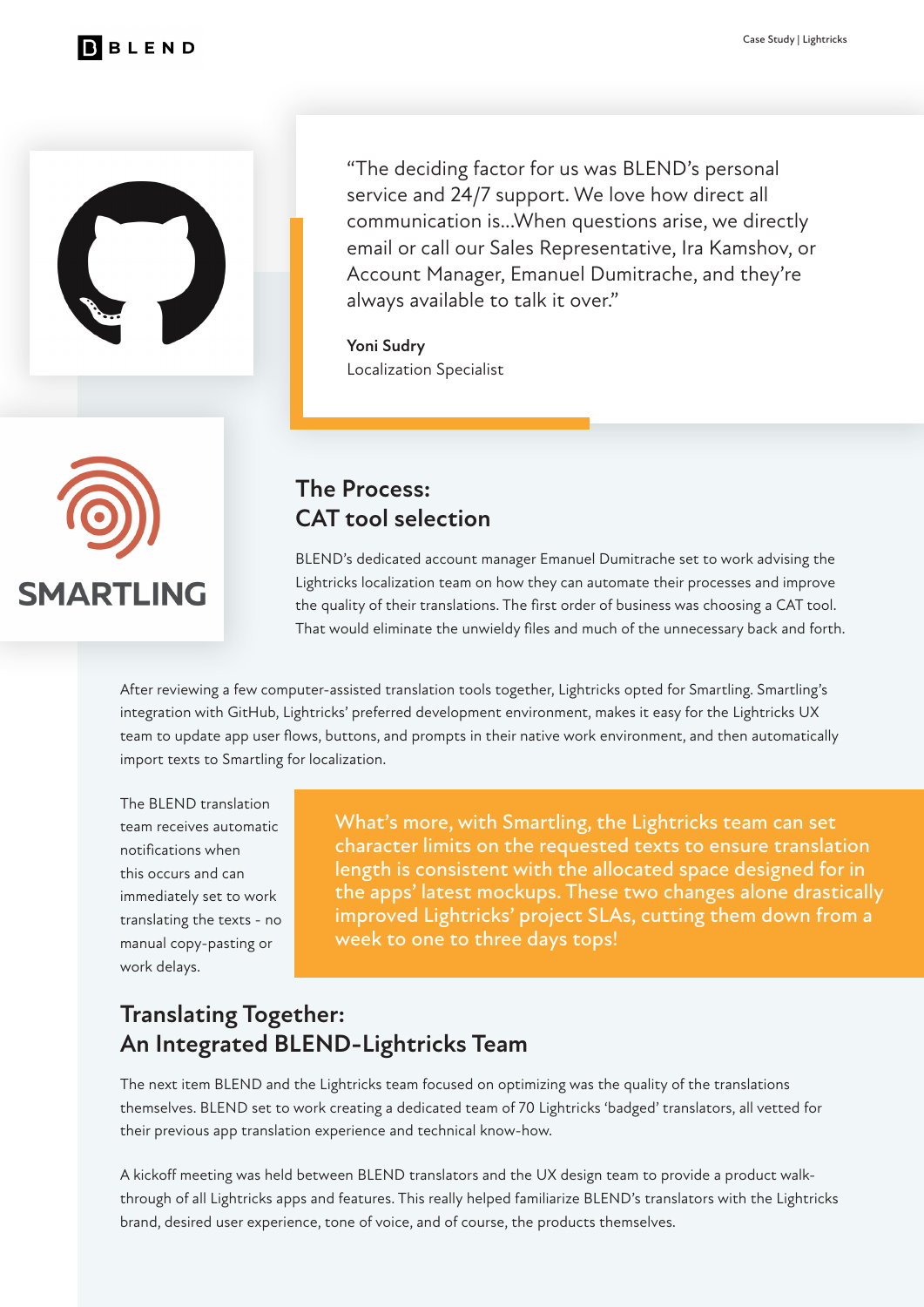"Meeting with the Lightricks UX and localization teams helped BLEND translators feel like an integral part of Lightricks' product team. The translators loved getting a guided overview of the apps. It helps them best represent the company's fresh new voice in their local dialect."

**Emanuel Dumitrache** BLEND Account Manager

> The newly badged BLEND translation team was also equipped with a glossary of commonly translated app feature names and commands for easy referral. This helps keep all new project translations consistent and on-brand.

The Lightricks and BLEND translation teams continue to meet weekly to discuss the latest app features, releases, and localization considerations. And should issues arise between meetings, the translation team and product teams now handle them directly, tagging one another in the translation project itself.

#### **Success: GitHub to Smartling**

Today, Lightricks' app localization process runs smoothly, quickly, and in an automated fashion. Newly hired Product UX personnel receive initial training by Lightricks Localization specialist Yoni Sudri on how to export new product texts for translation directly from GitHub into Smartling. The BLEND translation team then pick up the projects as usual, returning them fully localized in three days or less.

And now that they have the infrastructure to expand, Lightricks has added Hindi to their translation roster, with plans to add additional languages in 2022.

BLEND also proactively suggested adding a Translation Memory to Lightricks' processes. The addition of a standardized TM in all languages not only increases translation accuracy and speed, but adds additional cost-saving measures for the Lightricks team!



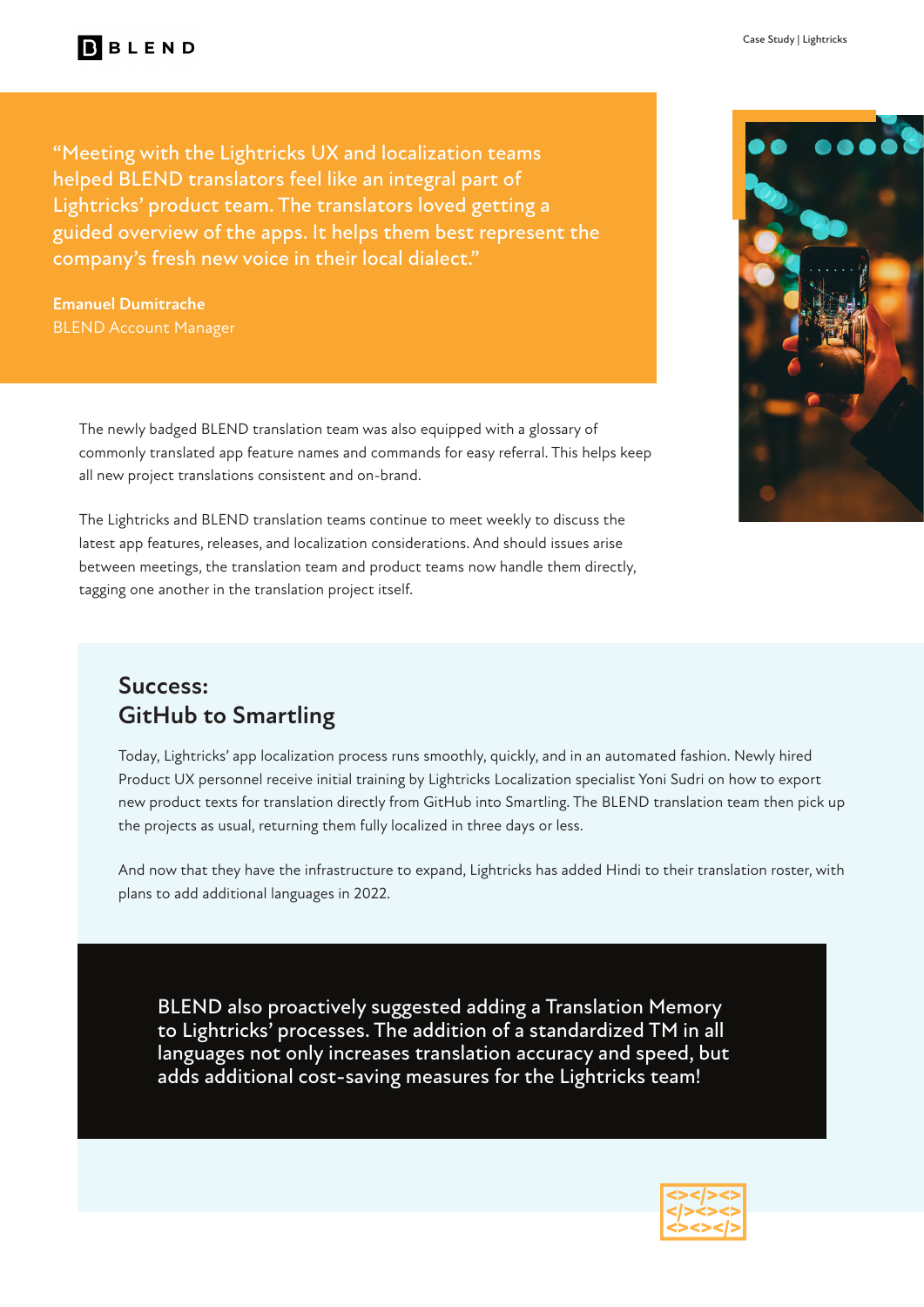

### **Bonus: Voice-over Localization**

The Lightricks team has been so happy working together with BLEND, that they decided to expand the relationship to include voice localization as well.

Each time Lightricks has a new influencer film they'd like to introduce to a crossborder audience, Yoni sends the script to the BLEND localization team. BLEND then translates the film script and provides multilingual subtitles and voice-over recordings in all requested languages.

#### "BLEND has utterly streamlined the voice-over localization process for us."

**Tom Prezman**

BLEND's voice-over artists are selected by the BLEND team for each project and language based on Lightricks' desired accent, tone, and vibe. Favorite artists are often brought back for repeat projects.



"With BLEND, the voice-over artists that our audience prefer are the same ones we continue to employ in future recordings. That provides a real sense of vocal continuity for our users, that had been lacking with previous providers."



**Tom Prezman,**  Lightricks Motion Graphic Specialist